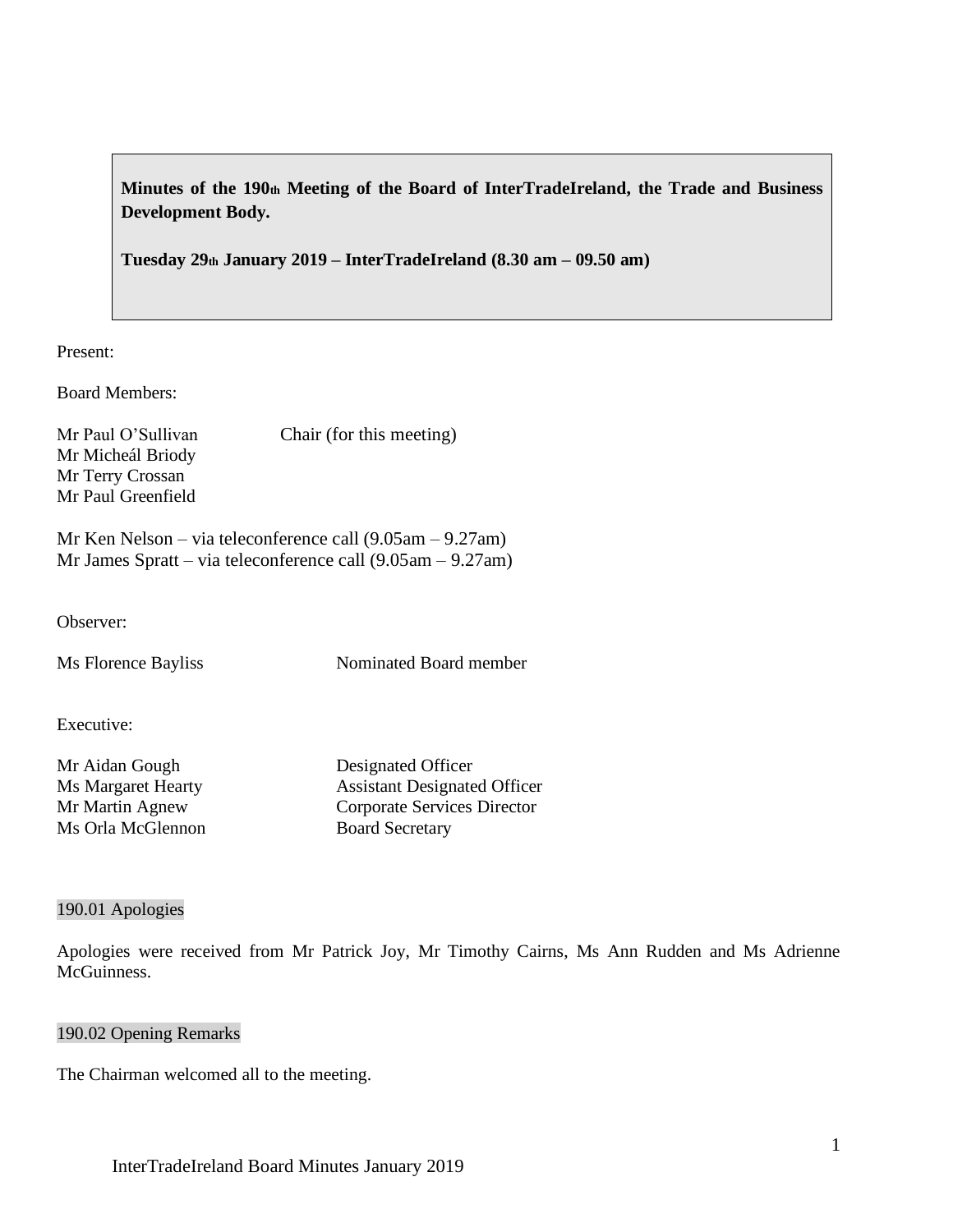### 190.03 Matters Arising

Mr Gough reported that the matters arising from the last Board meeting had been addressed. He circulated a high level corporate and Brexit messaging card to Board members.

#### 190.04 Chairman's Business

The Chairman advised that the next meeting would be held at 8.30am on Thursday 28th February and conclude at 9.50am followed by a meeting with the DBEI Secretary General, Dr Orlaigh Quinn and DfE Permanent Secretary, Mr Noel Lavery. Board members wishing to raise any issues with the Secretary General and/or the Permanent Secretary were asked to email the Board Secretary for consideration by the Chairman, Mr Ken Nelson. Mr Gough informed the Board that a background briefing note would be sent to Board members in advance of the meeting.

### 190.05 Designated Officer Report

Mr Gough reported that the 2019 Business Plan has not been formally approved as yet. Managers have now prepared detailed implementation plans for each activity outlined in the 2019 Business Plan, which will form the basis of the monthly milestone and budget variance report to the Board.

The Senior Leadership Team has identified three strategic priorities for this year which include the development of a new Corporate Plan for 2020 – 2022, innovative new programme and process development and staff development. Mr Gough advised that the Senior Leadership team would bring forward an outline of key strategic objectives for the new Corporate Plan for consideration by the Board next month. A key driver for consideration will include digitisation to provide information to a much wider audience. Following the success of our Investors in People accreditation there will also be a continued focus on staff development and the performance appraisals process is currently being reviewed.

Mr Gough advised that plans are underway to mark the 20th year of InterTradeIreland and Mr Agnew would update the Board later in the meeting.

Correspondence has been received which advises that NSMC are unable to take decisions in the absence of Minister which will affect the appointments of Board members and CEO.

Mr Gough updated the Board on recent events and meetings including the very successful All Island Innovation Programme events. Meetings were held with Invest N.I. and a plan is in place to enhance the process for collaborative working between the two organisations.

The Board noted the Designated Officer's report and the Chairman thanked Mr Gough for his update.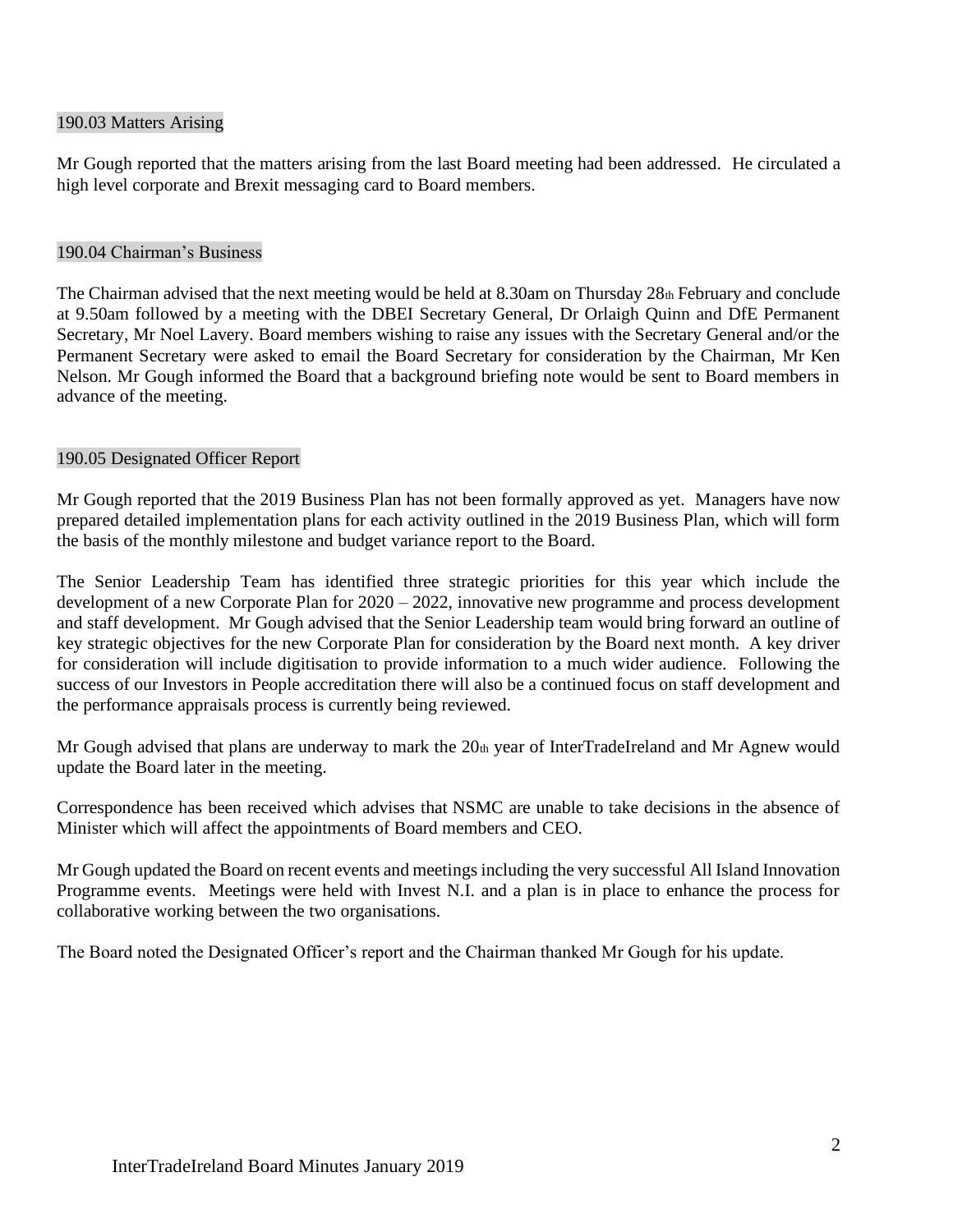### 190.06 Board Sub Committee Reports

#### *Audit and Risk Assurance Committee Report*

Mr Crossan reported back from the Audit and Risk Assurance Committee meeting held on 27th November 2018. He advised that no direct award contracts had been awarded since the previous meeting and no incidences of fraud were reported.

The NIAO representative was absent from the meeting but had provided a paper. The 2018 audit would commence in March to facilitate sign off by 30th June 2019. Mr Crossan reported that a new NIAO audit team would be undertaking the audit field work although the Audit Manager and Director would remain unchanged.

The internal auditors reported that the first audit on the 2018/19 Internal Audit Plan, Corporate Governance and Risk Management was in progress and the report would be presented at the next meeting of the committee.

The Corporate Risk Register was reviewed and remained unchanged from the previous meeting.

The Board noted the Audit and Risk Assurance Committee report and the Chairman thanked Mr Crossan for his update.

#### *Innovation Sub Committee Report*

Ms Hearty reported back from the Innovation Sub Committee meeting held on 27th November 2018. Three new Fusion applications were considered and all were approved.

The Board noted the Innovation Sub Committee report and the Chairman thanked Ms Hearty for her update.

### *Trade Sub Committee Report*

Ms Hearty reported back from the Trade Sub Committee meeting held on  $27<sub>th</sub>$  November and  $13<sub>th</sub>$  December 2018. She advised that the Committee considered ten new Acumen applications at the November meeting and seven were approved, one was deferred for further information and two were not approved. A further fourteen applications were considered at the December meeting and eleven applications were approved and three were deferred for additional information.

The Board noted the Trade Sub Committee report and the Chairman thanked Ms Hearty for her update.

#### *Communications Sub Committee Report*

Mr Agnew reported back from the Communication Sub Committee meeting held on  $27<sub>th</sub>$  November which reviewed 2018 activities and highlighted priorities for 2019. He advised that 2018 was a very busy year for the communications team. Mr Agnew outlined the key outputs in 2018 including the development of two new websites, brand refreshment, corporate digital and social media campaigns. There has also been a wider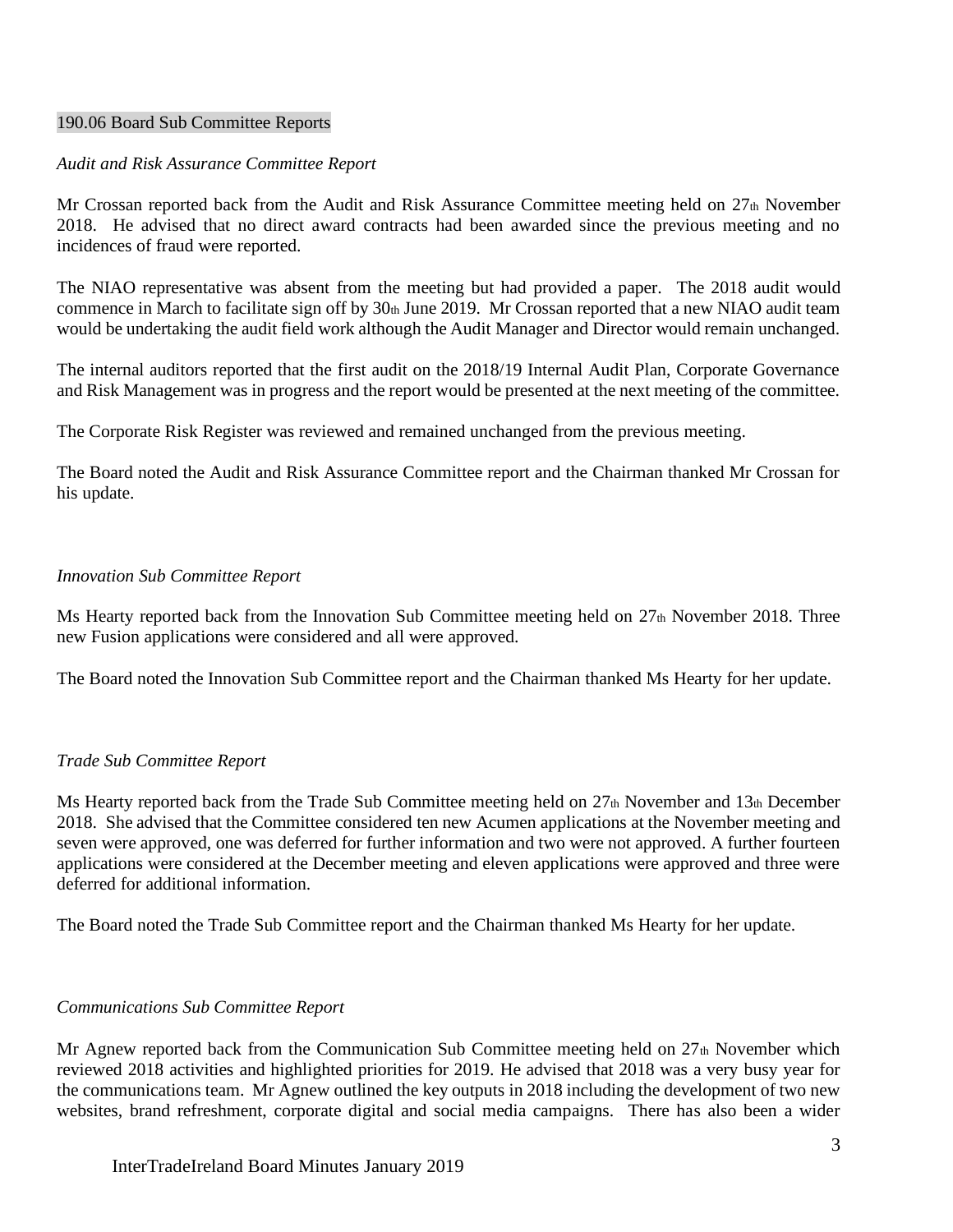engagement with DBEI and INI by members of the communications team involving the sharing of current and upcoming communications activities.

Mr Agnew advised that most of the 2018 performance metrics had been met and advised that brand awareness and understanding figures are the highest to date, reflective of all the activity, events and advertising campaigns undertaken. Priorities for 2019 will include a corporate promotional campaign highlighting our  $20<sub>th</sub>$  year, tendering exercises and the development of a digital advertising strategy.

The Board noted the Communications Sub Committee report and the Chair thanked Mr Agnew for his update.

# 190.07 For Consideration, Discussion, Noting, Decision &/or Approval

# *Operations Directorate Progress and Activity Report*

Ms Hearty presented the Operations Directorate Progress and Activity report. She gave an update on achievements of the Operations Directorate during 2018 and plans for 2019. All programmes have exceeded targets for 2018 as a result of increased demand and all budget targets have been met. There has been a significant number of staff changing roles and taking on additional responsibilities as well as number of new recruits. Ms Hearty reported that at the beginning of 2018, the Brexit team consisted of a Brexit Manager and two Administrative Officers. This team has now grown to seven staff. A total of 650 Start to Plan Voucher applications were received in 2018 and there have been 95 voucher applications in first 3 weeks of January 2019. Ms Hearty informed the Board that all approvals are now in place for the Brexit Advisory Programme with the exception of approval from the Department of Finance which was expected in the very near future.

There continues to be a strong pipeline for all programmes. A small number of companies who have recently been approved for Acumen support are delaying the recruitment of a sales person to await the outcome of Brexit. The additional support to assist in the recruitment of sales personnel is proving to be very successful. Ms Hearty informed the Board that the first Fusion Business to Business application is due to be considered next month.

The next phase of the Innova programme will be considered by the DfE Casework Committee on 4th February and pending the necessary approvals, the programme is due to be launched this year.

Ms Hearty reported that our public procurement initiatives will be informed by the key recommendations from the research report – *Public Procurement on the Island of Ireland* and the economic appraisal for Go-2-Tender Phase 8.

The Board were informed that the 2019 InterTradeIreland Venture Capital Conference will take place in Croke Park, Dublin on 7th March.

The Board noted the Operations Directorate report and complimented the team on their successes, particularly given the significant staff changes and new recruits. The Board asked that their appreciation be passed on to the Operations team.

The Board noted the Operations Directorate Progress and Activity reports and the Chairman thanked Ms Hearty for her report.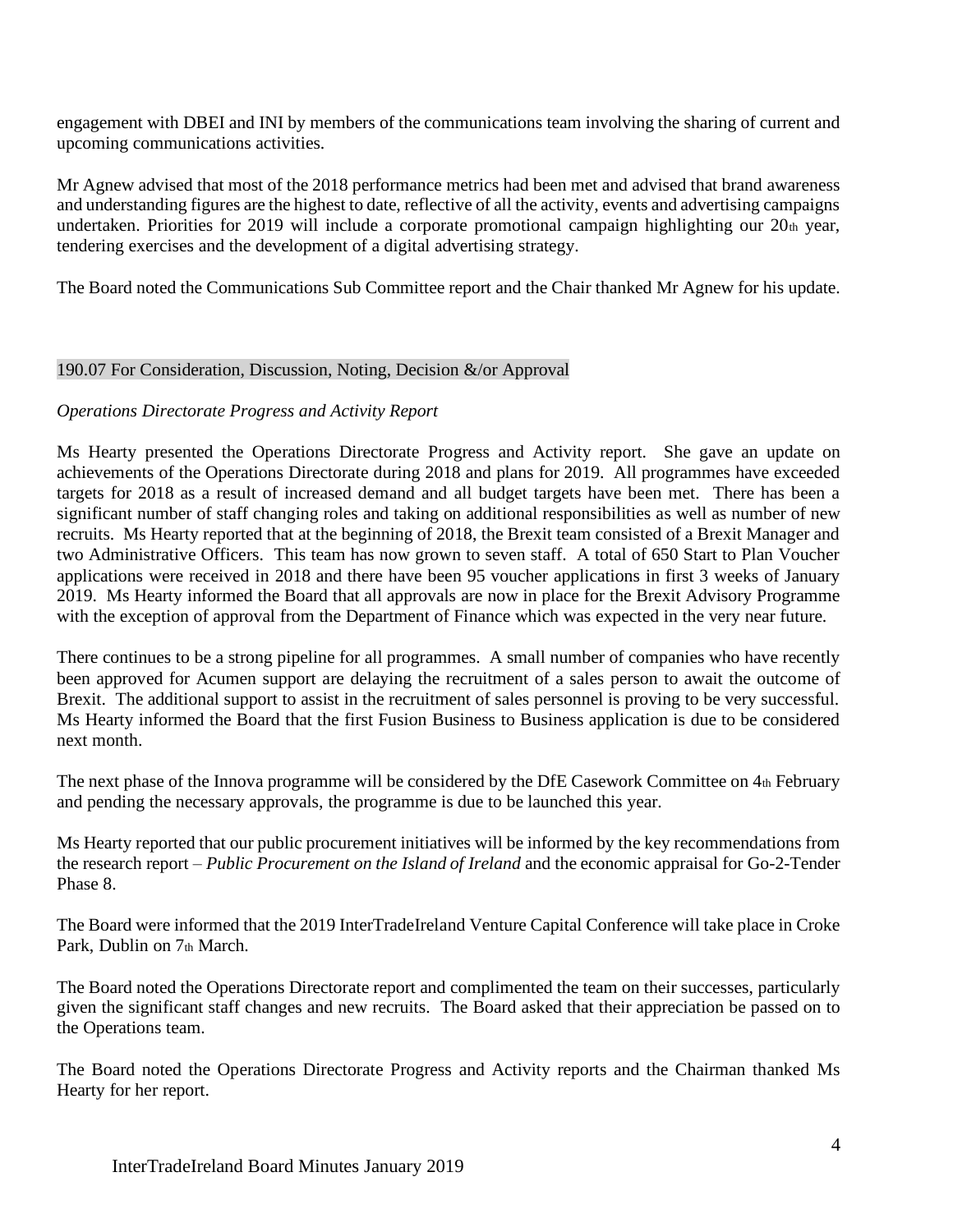Both Mr Ken Nelson and Mr James Spratt joined the Board meeting via teleconference call at 9.05am. The meeting was deemed quorate at this point.

## 190.08 Conflict of Interest

The Chairman asked members to declare any conflicts of interest relating to today's agenda. Mr Nelson declared a potential conflict of interest arising from his position as CEO of LEDCOM, which is a member organisation of Enterprise Northern Ireland and is involved in the delivery of the Co-Innovate programme. Mr Greenfield declared a potential conflict of interest arising from his position as a member of the Peace IV Working Group and as Board member of East Border Region Ltd, which is involved in the delivery of the Co-Innovate programme. Mr Briody also declared a potential conflict of interest arising from his position as CEO of Silver Hill Foods who are participants on the Co-Innovate programme.

No other conflicts were declared.

# 190.09 Approval and Authorisation of the 27th November 2018 Board Minutes

The minutes of the 27th November 2018 Board meeting were agreed as a true record of the meeting and were approved by the Board and would be authorised by the Chairman (Mr Nelson) at the February Board meeting.

### *Tenders and Variations to Letters of Offer/Appointment*

Mr Agnew sought permission to go to competitive tender for a research report. Mr Gough reported that the Fourth Industrial Revolution(4IR) will potentially change the way that business is conducted and will provide both opportunities and challenges for SMEs. The aim of the research is to consider the strengths in new technologies that currently exist on the island of Ireland and to identify the opportunities for growth in cross border collaboration, such as block chain, cyber security and nanotech. Mr Gough advised that the research report would help shape new programmes for the Body and identify opportunities where the Body could add value for SMEs.

The Board discussed the proposal and considered the timing of the commissioning of this report in light of Brexit, its fit with InterTradeIreland's remit and the costs. It was agreed, following this discussion that the Executive would prepare a terms of reference and distribute to Board members for further consideration.

The Board approved Mr Agnew's request to extend the media monitoring contract current from mid-March to 31st July 2019.

The Board approved additional funding to Dublin Business Innovation Centre to deliver the HBAN programme on an all island basis.

Mr Nelson and Mr Spratt concluded the teleconference call at 9.27am.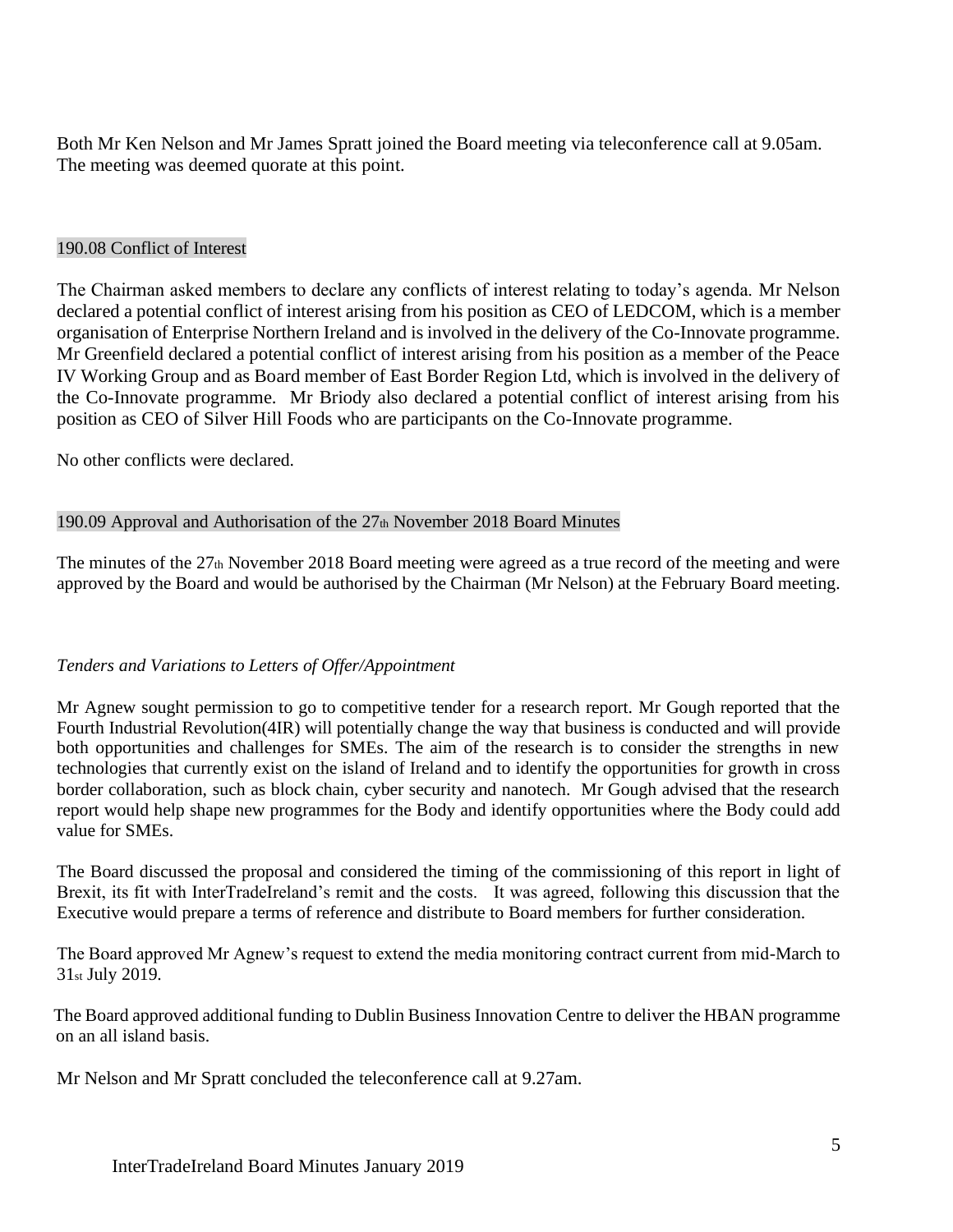### *Governance and Financial Matters*

Mr Agnew presented the Governance and Financial Matters report. He advised that a planning meeting was held with the new NI Audit Office team in early January and interim audit fieldwork would commence in early February.

Any Board member who had not completed their annual Statement of Interests form were asked to return them to the Finance Manager before the next Board meeting.

Mr Agnew gave the Board an overview of the 2018 budgetary outturn and funding arrangements for 2019.

The Board noted the Governance and Financial Matters report and the Chairman thanked Mr Agnew for his report.

### *Co Innovate Programme Update*

Mr Neil Ryan joined the Board meeting for this agenda item. He advised that the Co Innovate programme was progressing well. The main concern continues to be Highlands and Islands Enterprise (HIE) which is behind target in Phase 2 of the programme (Business and Innovation Assessments) mainly due to the geographical challenges in this area. Their Project Manager for the programme has left and it may take some time for a replacement to be appointed. To help overcome this issue, a proposal has been submitted to SEUPB to allow HIE to use their management budget for consultancy services to deliver the audits. Mr Ryan advised that a framework of consultants currently exists and has been approved by SEUPB. Approval is being sought for HIE to use this framework for strand 2 mentoring.

Mr Ryan advised that a proposal for additional funding for an increase in Strand 3 activities has been submitted to SEUPB to enable more companies to benefit from mentoring support. Final approval for this additional support is expected at the earliest in February.

Mr Ryan outlined the progress made in the various strands of the programme to date.

The Board noted the Co Innovate Programme report and the Chairman thanked Mr Ryan for his update.

### *Communications Update*

Mr Agnew presented the Communications report. He advised that work has commenced on activities to promote the Body's 20th Anniversary. This includes a new 20-year badge which has been created and is being used for all promotional materials and on our website and will be used for social media and digital communications. A range of cross border business statistics has been updated and creation of video content is underway. A press release was issued nationally that garnered a substantial amount of media attention generating a media value of over £700k. Mr Agnew reported that an all island event is planned for the autumn to celebrate the success of cross border trade and to look ahead to the next 20 years. This event will involve SMEs and stakeholders and Board members wishing to share contacts for possible invitees were asked to advise the Executive. Mr Agnew outlined proposed activities including editorials in various media and trade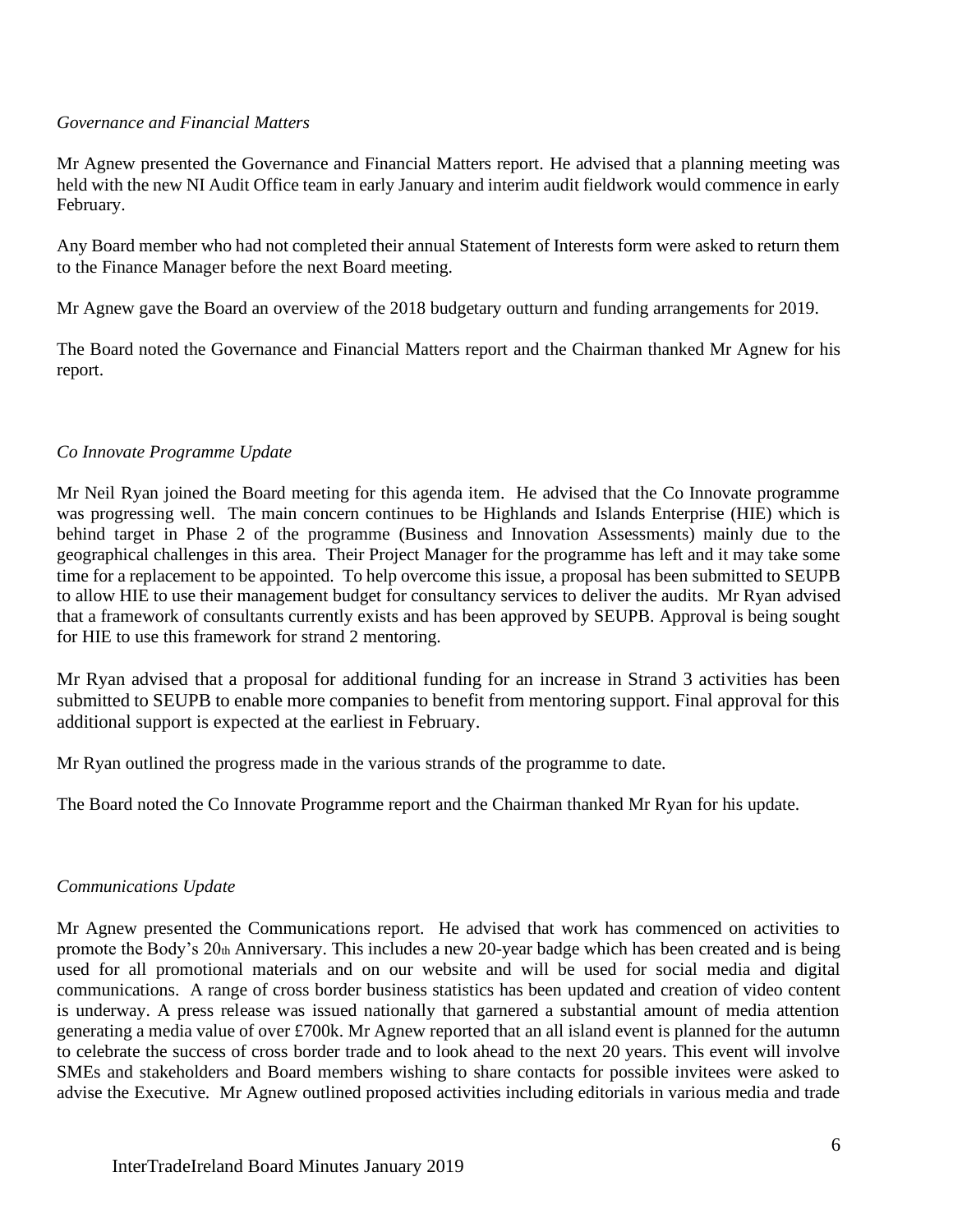and business magazines throughout the year and advertising around core events such as the Venture Capital Conference.

The 2018 Seedcorn Awards Ceremony and the US Ireland Partnership generated significant media coverage. Mr Agnew advised that all performance metrics for 2018 had been achieved or exceeded. Brand Awareness and Brand Understanding is at the highest level ever. The impact of the Brexit programme has contributed substantially to the achievement of these metrics.

The Board noted the Communications update and the Chairman thanked Mr Agnew for his report.

### *Brexit Advisory Services Update*

Ms Deirdre Maguire, Brexit Programme Manager joined the Board meeting for this agenda item.

The Chairman welcomed Ms Maguire to the meeting. Ms Maguire gave an update on Brexit activities. She reported that from January to date, 100 applications have been received for Brexit Start to Plan Vouchers. Over 22 Brexit events have been planned for 2019. She recently presented to representatives of the Local Enterprise Office in Athlone. The Board was advised that the Brexit virtual learning training modules are due to be available on our website by the end of February. Topics covered will include – customs, data and services, people, supply chain and logistics. InterTradeIreland's tariff checker is also available on the Body's website for SMEs to use.

Mr Gough informed the Board that the key focus is to continue to support SMEs through the Start to Plan Vouchers and encourage businesses to use the on-line learning tools when they are launched. InterTradeIreland will organise specific Brexit events and seminars as well as speaking at events organised by other organisations.

The Board discussed and it was agreed that the virtual learning environment will be of great benefit to many SMEs on the island. The importance of engaging with the most appropriate person in the business was highlighted. Ms Hearty reported that the on-line learning tool will be available to multiple users in the business and is very interactive and easy to use. Ms Hearty advised that the RTE Brexit radio campaign will continue along with extensive social media campaigns.

The Chairman thanked Ms Maguire for her update and wished her well in her new role.

### *Business Plan Budget Variance and Milestone Exception Report*

Mr Gough presented the Business Plan Budget Variance and Milestone Exception Report.

The Chairman thanked Mr Gough for his report and the Board noted the Business Plan Budget Variance and Milestone Exception Report.